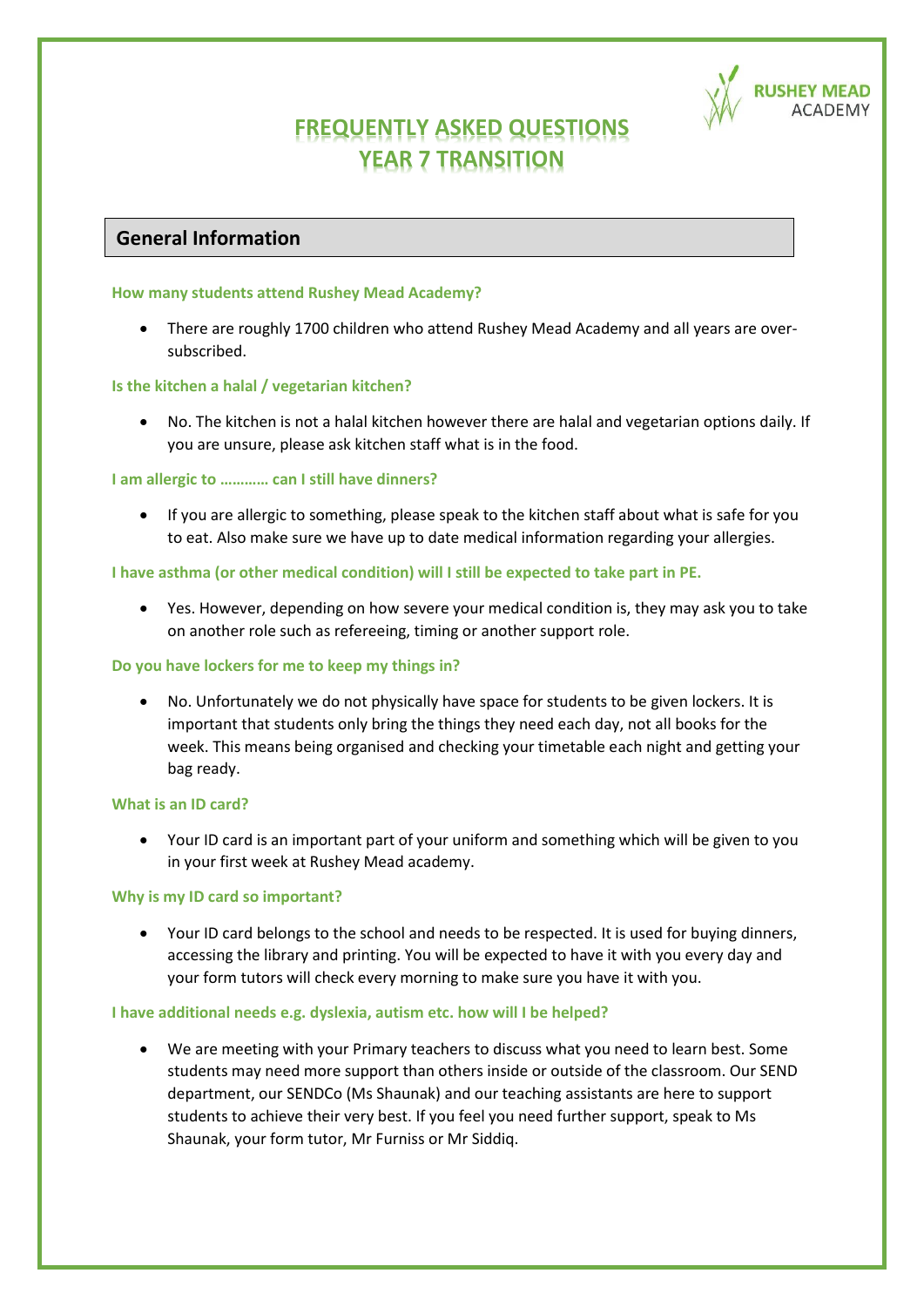#### **How can my parents contact the school?**

• Parents can either ring or email the school. Contact details can be found in the "A Guide to Rushey Mead Academy". Parents can also meet with staff by prior arrangement.

## **Transition**

## **How will I know where to go on my first day at Rushey Mead Academy?**

• When you come into the main gates, staff will guide you and tell where you need to go. You will first line up in your form groups on the playground.

## **When will I get my timetable?**

• You will get your timetable during your first day which will be with your tutor.

## **Will I have normal lessons on the first day?**

• No. You will have a special day to help you get to know the school and staff members. Ask questions and start to make friends.

## **Will there be anyone to help me on my first day?**

• The Year 7 starter buddies (certain Year 10 and Year 11 students) will be there to help you in your first few weeks at the school. They will take you between lessons and to your break and lunch times. You can also ask them any questions you have. Your tutor, Mr Saddiq, Mr Furniss and Ms. Measom can also help you if you need. Feel free to speak to them if you want help.

## **Uniform**

## **Do I have to wear uniform?**

• Yes

## **What is the uniform?**

- A full guide to the uniform can be found in the "A guide To Rushey Mead Academy."
	- o The Grey Blazer and trousers / skirt need to be purchased from Uniform direct. Students are not allowed to wear trousers / Skirts purchased from other shops.
	- o Uniform cannot be altered to make it "skinny fit" or personalised in other ways.
	- o White shirts can be short sleeved or long sleeved, they can be purchased from any suitable supplier.
	- o The PE kit must be purchased from Uniform direct.
	- $\circ$  Shoes need to be all black and not have logos and/or names in other colours. This includes the visible part of the sole. Please see the "A guide To Rushey Mead Academy."
	- o PE trainers can be any colour.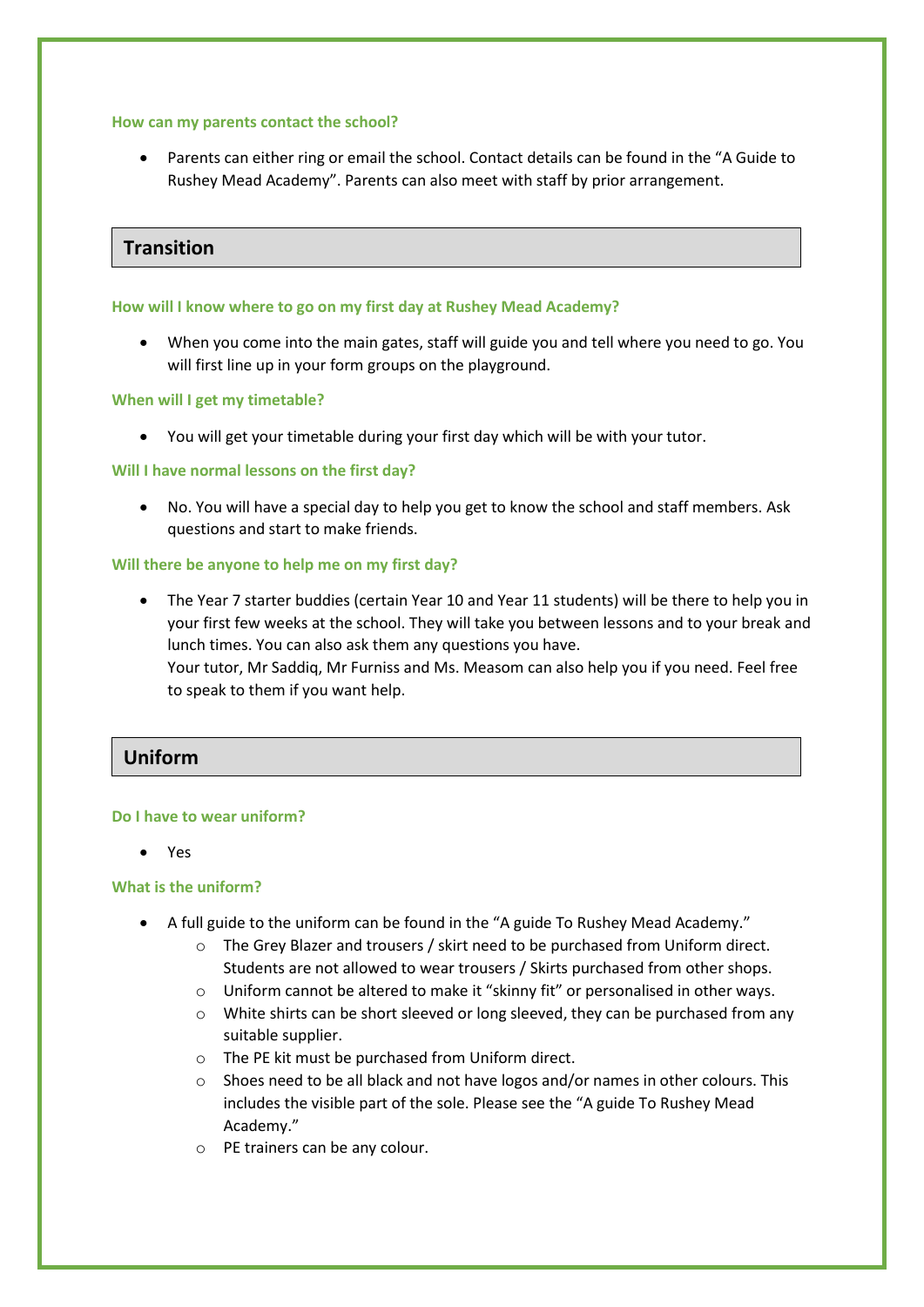## o **All uniform must have the student's name in it. If it does not, it will not be returned and will be taken to lost property.**

## **What happens if I am not in uniform?**

• If you are not in uniform then you will either be asked to use some of the school spare uniform or parents will be requested to bring appropriate uniform for you. On occasions there may be incidents which mean you don't have uniform. If this is the case, ask your parents to write a note explaining why you are not.

## **My shoes got wet yesterday when I was walking in the rain, can I just wear my trainers today?**

• No. You will be asked to change into the spare shoes which school provides. If you need to dry your shoes, fill them with old newspaper and leave them on a radiator and replace the newspaper twice an hour after you put the last newspaper in.

## **Do I need to learn to tie a tie?**

• Yes, you will be expected to learn to tie your own tie. This is something you can do over summer and there are several tutorials on our website and YouTube to help.

### **Do I need a bag?**

• Yes, you will need a suitable school bag to hold your equipment and books. You will be moving between lessons and buildings regularly so **make sure it's comfy and has your name in it.**

## **Travelling to School**

#### **Who will take me to school?**

• You can go to school by whatever mode of transport which is safest and easiest for you. You can walk with friends or family, cycle, take the bus or be dropped off in the car.

## **Are there places to store my bike safely?**

• The school has bike sheds where you can lock your bike. Please bring your own lock to secure your bike as the school does not provide these and the bike is your own responsibility. The school will not take responsibility for your bike being lost, stolen or damaged.

#### **Do you have a school bus?**

• No. The school does not operate a school bus.

## **Can parents drop me off at the school gates in the car?**

• Your parents cannot drop you off outside of the school gates by car as this is unsafe. Your parents can drop you off at a safe place near to school and there are safe crossings for students to use.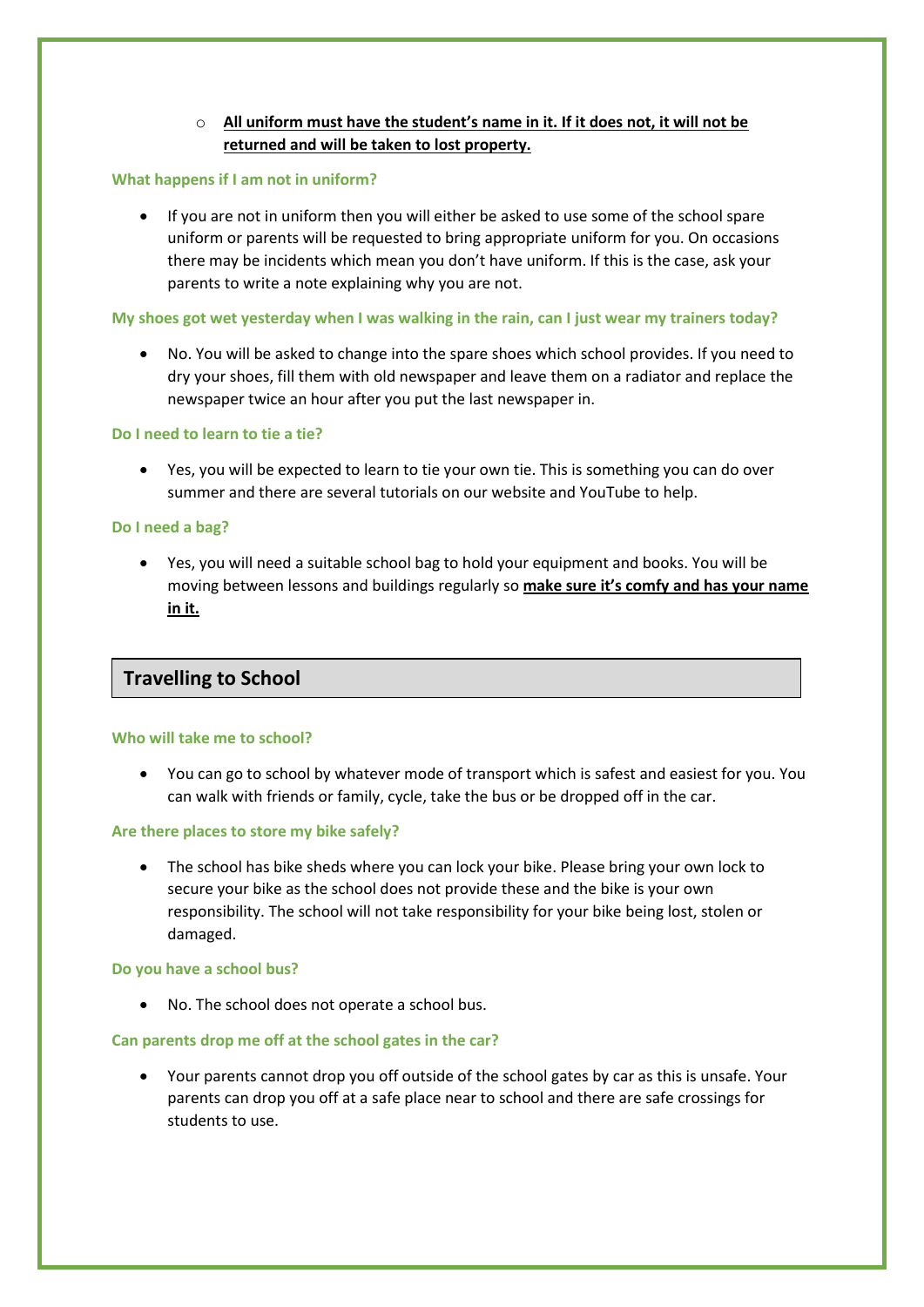#### **Can parents wait for me at the school gates?**

• Yes. Parents can wait for you outside of the school main gates.

## **Buildings**

## **How many buildings are there?**

• There are 6 buildings A, B, C, D, E and F block. Each building has a label on it to help you know which building it is.

## **Which subjects are in which buildings?**

• Lessons for specific subjects are in the table below. However, lesson locations may be changed.

| Subject   | <b>Block</b>   | Subject           | <b>Block</b>   |
|-----------|----------------|-------------------|----------------|
| Science   | D and F Block  | Math              | C block        |
| History   | C Block        | French / Gujarati | <b>B</b> Block |
| Geography | F Block        | Art / Design      | A Block        |
| English   | <b>B</b> Block | Computing         | A Block        |
| <b>RE</b> | C / F Block    | Music / Drama     | A /B Block     |

## **Behaviour and Expectations**

## **What is expected of me at Rushey Mead Academy?**

• The expectations at Rushey Mead Academy are high. However, they will be similar to that at your primary school. We expect students to be well behaved, respectful to each other and staff, be kind and caring, be hardworking and stay motivated. We expect students to take part in as many opportunities as possible during their time at Rushey.

## **What is Rushey 1-2-3?**

Rushey 1-2-3 refers to what we expect students to follow at all times, both at in and out of school:

- **Rushey 1**: Be kind to others and yourself;
- **Rushey 2**: Work hard and do your best;
- **Rushey 3**: Develop your whole self by attending clubs and taking part in activities and competitions inside and outside of school. There are lots of activities you can do such as sports, art, singing, dancing, reading. The list is endless!

#### **What is "Behaviour for Learning"**

• "Behaviour for Learning" is our behaviour system. Students need to behave in a way which allows them to get the most from their learning. When students behave in a way which stops others from learning, or are rude, unkind, dis-respectful or show dangerous behaviour, they will receive a consequence. These consequences are called a C1, C2, C3, C4 and C5.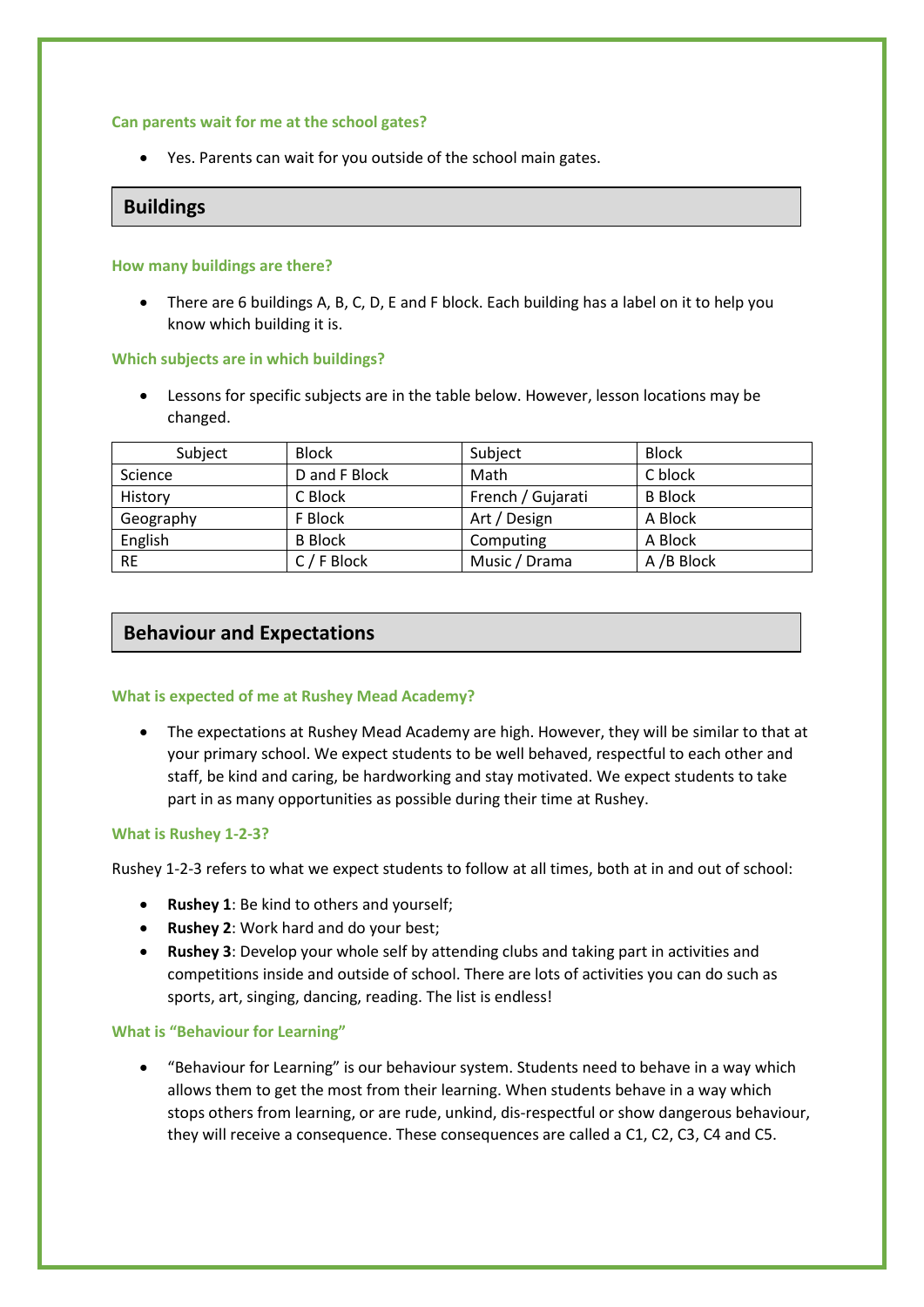#### **What is a C1, C2, C3?**

- A C1 (CHANCE) it is a first verbal warning and reminds a student that their behaviour, attitude, or organisation has not met expectations and that they have a chance to put things right.
- A C2 (CHOICE) is a second verbal warning. The student will be reminded that they are choosing to behave badly.
- A C3 (CONSEQUENCE) is an hour detention after school. Students are usually warned prior to C3's being issued but there are times when staff will issue a C3 straight away. This could be student's chewing gum, swearing, dropping litter or being unkind to each other.

## **What is a C4 and C5?**

• If a student is involved in a serious incident or their behaviour continues to or causes significant disruption to lessons and others are unable to work the teacher may ask for the child to be removed to another classroom or the PLUS room. They will still be expected to complete work in these circumstances. C5 is the school's alternative provision and alternative to excluding students. It is very rare that students are required to attend the PLUS room or C5.

## **What do people get the most consequences for?**

• Homework and organisation. Make sure you check ShowMyHomework every day and are completing your homework on time and have what you need when you need it.

## **Am I allowed chewing gum?**

• No. Chewing gum will result in a C3 detention.

## **Someone has done something that has upset me, what do I do?**

• Speak to a member of staff. If you are in lesson this should be the teacher so they can resolve the situation as soon as possible. If it is at break time or lunch time, online or after school speak to your form tutor, Mr Siddiq, Mr Furniss or Ms Measom.

## **What will I be rewarded for?**

• Students can be rewarded for a range of actions and activities linked to the Rushey 1-2-3. This could be helping someone else, being kind, and completing excellent work and getting involved in extracurricular activities.

A **R1** is received for showing kindness for example, polite and respectful to staff or students supporting a new student.

A **R2** is received for working hard. This could be inside or outside of the classroom and could include excellent contribution in lessons or clubs and going beyond expectations.

A **R3** is issued for developing your whole self. This could be by taking part in clubs, performances, being a school councillor and other opportunities.

## **What do we get as a reward?**

• Students receive certificates, vouchers to use in the canteen, lunch queue jump passes to allow them access to the canteen without queuing and have their names put into a prize pool to win other fantastic prizes.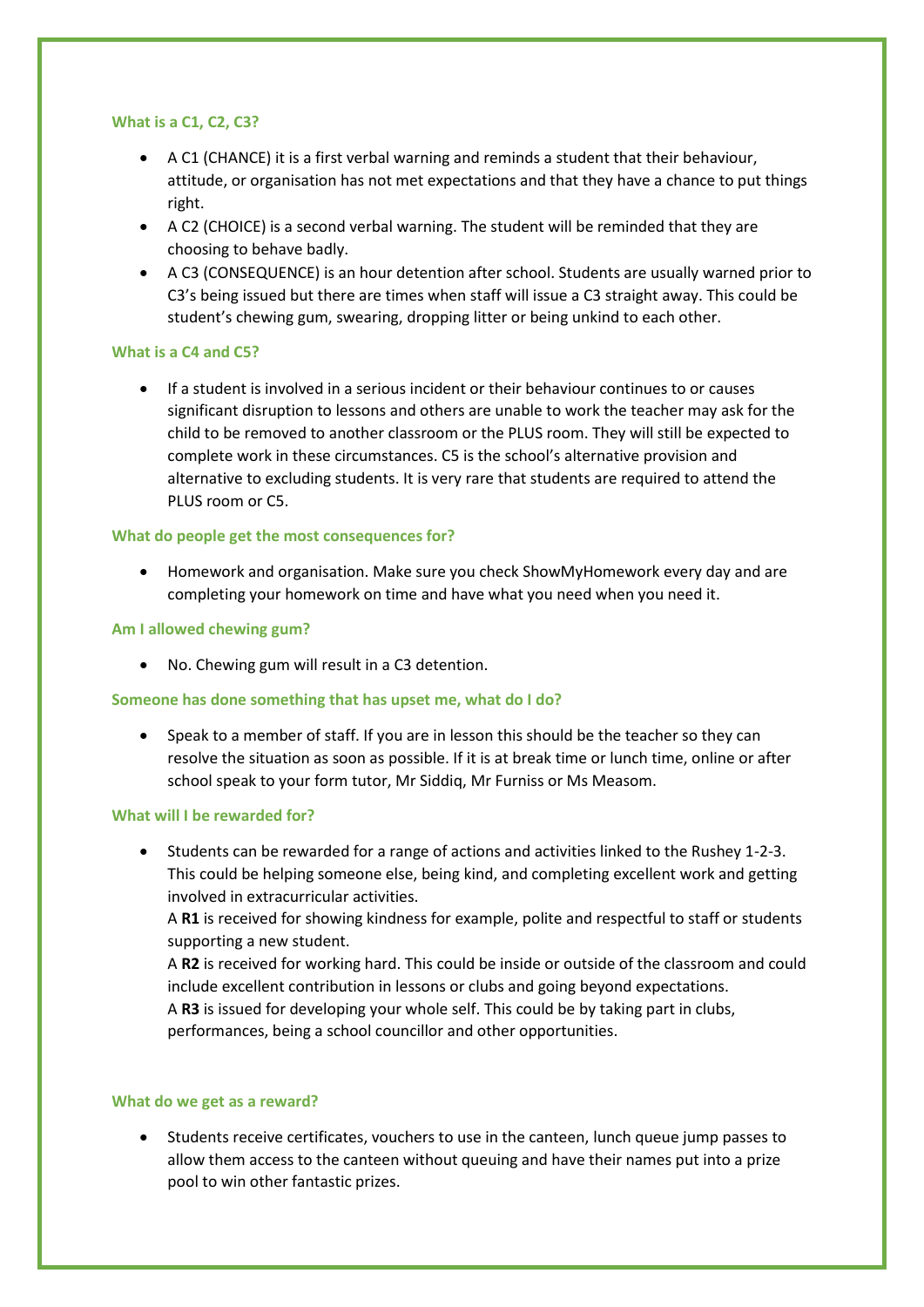#### **How else am I going to be rewarded?**

- Students my receive points towards their Rushey Passport (see Rushey Passport section) for taking on additional responsibility, showing commitment to activities and clubs.
- Verbal praise one of the most common ways in which you will be rewarded is teachers and staff verbally praising you and thanking you.

## **Form Groups**

#### **What is a form group or tutor group?**

• A form group and a tutor group are the same thing. It is like your class in primary. You will have several lessons as a form group in years 7,8 and 9. This includes History, Geography, Drama / Music. In other lessons you will not be with them and will be mixed with students from other form groups, for example, Math, Science, English Languages and PE. This gives plenty of opportunities to make new friends.

#### **What is a form tutor / co -tutor?**

• A form tutor / co tutor is the teacher who will see you every morning, take your register and ensure you are ready for school. They are one of the first people you will meet and the first person you should speak to if you have any problems during your time at Rushey Mead Academy. If they cannot solve your problem, they will tell you who to speak for further help.

#### **How long are we in our form, do we get new ones each year?**

• Form groups do not change, sometimes students may join the school and be placed in a form group. It is very rare that students will move form groups. It is important that you get to know not only your form but also your form tutor to ensure you make the most of your time at Rushey Mead Academy.

#### **Will all my friends be in my form group?**

• No. We try to ensure that all students have a friend or someone they know in their form. Some students will be coming from schools on their own.

## **When will I know what form I am in?**

• We will send out form cards when we have completed the form sorting. Before we can sort you into forms, we must speak to the teachers of every student to make sure we know where best to place each of you.

#### **I am worried that I will not make any friends!**

• A lot of people feel this way when there are changes in their life. Whether its moving from Year 6 into Year 7 or going to university. Be confident, speak to the people in your form, get involved in the clubs. If you do not think it is going well, speak to your form tutor, Mr Siddiq Mr Furniss, Ms Measom, and we will do whatever we can to help.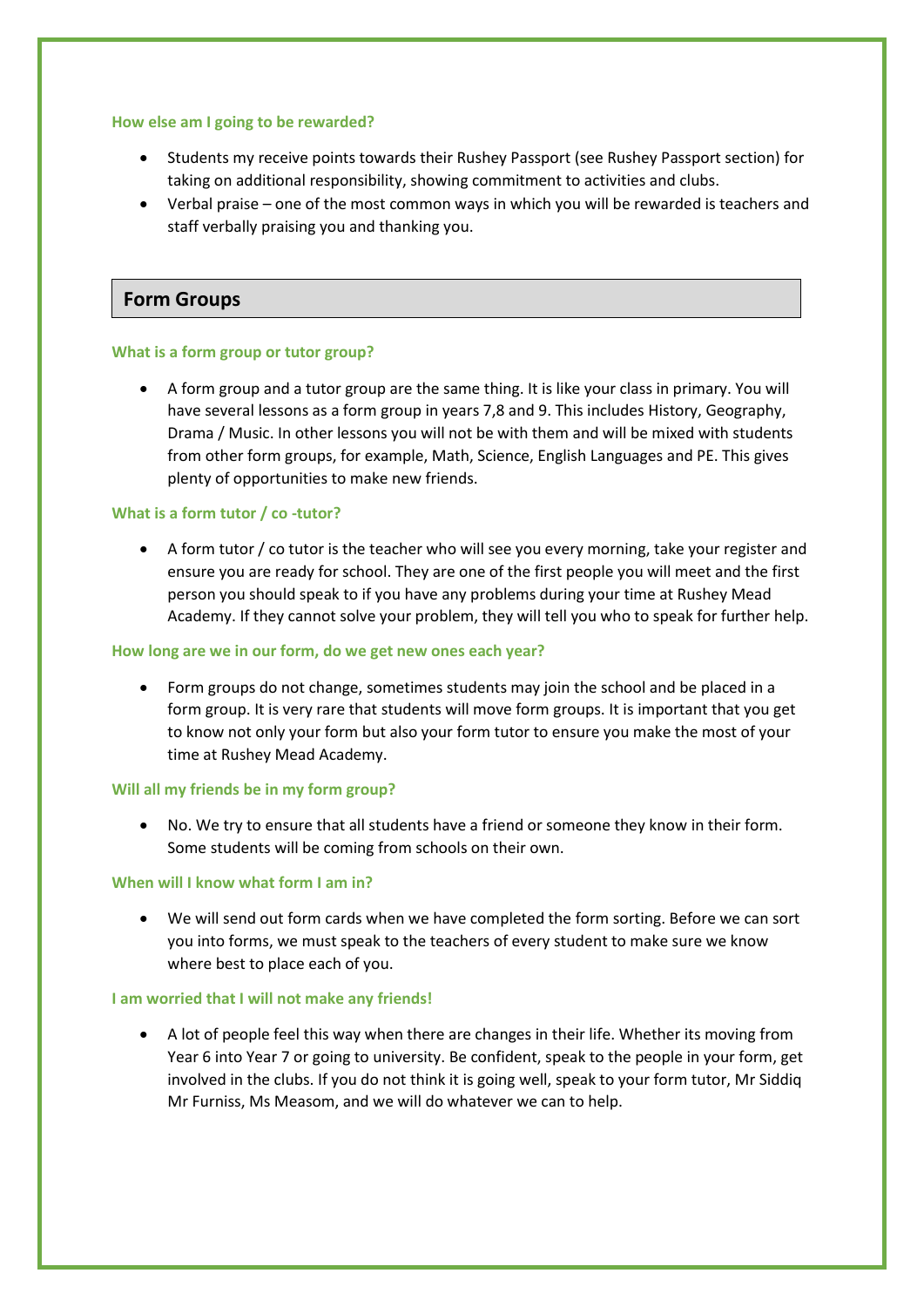## **Lessons**

#### **How many different subjects are there and what are they?**

• You will learn 13 different subjects in Year 7: French/ Gujarati, English, Math, History, RE, Geography, PE, Music, Drama, Science, Art, Design and Computing.

#### **How many lessons will I have a day?**

• You will have 5 lessons a day.

#### **Where will my lessons be?**

• Your lessons will be in different buildings depending on the subject. This will mean you will be moving around the school a lot more than in primary. You could have 14 different rooms. It sounds difficult, but with your timetable and the friendly and helpful people around, it will take about two weeks for most students to comfortably know their way around the school.

#### **What is a timetable?**

• A timetable is a chart showing you where you need to be and when and will be given to you when you arrive. A picture is given as an example below.

| <b>AMon</b>                                                  | ATue                                                          | AWed                                | <b>AThu</b>                                                                   | AFri                                                            |
|--------------------------------------------------------------|---------------------------------------------------------------|-------------------------------------|-------------------------------------------------------------------------------|-----------------------------------------------------------------|
| AMon:1<br>Geography<br><b>JCK</b>                            | ATue:1<br>French<br>$F106$ MDE                                | AWed:1<br>French<br><b>B132 MDE</b> | AThu:1<br><b>Rel Studie</b><br>B <sub>132</sub> ADE<br>F101                   | AFri:1<br><b>English</b><br><b>MPA</b><br><b>B144</b>           |
| AMon:2<br><b>Maths</b><br>C <sub>107</sub> ADE<br><b>VBA</b> | ATue:2<br><b>Rel Studie</b>                                   | AWed:2<br>F <sub>101</sub> SMS      | AThu:2<br>Science Double Science Double French<br>F004 SKA                    | AFri:2<br>F004 MDE<br><b>B132</b>                               |
| AMon:3<br><b>Physical E</b><br><b>JAC</b>                    | ATue:3<br><b>Science Double English</b><br><b>SMS</b>         | AWed:3<br>F004 MPA                  | AThu:3<br><b>Maths</b><br>C <sub>107</sub><br>$B144$ VBA                      | AFri:3<br><b>Physical E</b><br><b>JAC</b>                       |
| $AMon:4+L$<br>English<br><b>MPA</b>                          | ATue:4+L<br><b>Maths</b><br>B <sub>144</sub> VBA              | $AWed:4+L$<br>C107 LWH              | AThu:4+L<br><b>Computer Scien Computer Scien Maths</b><br>A118LWH<br>A118 VBA | AFri:4+L<br>C <sub>107</sub>                                    |
| AMon:5<br><b>SMS</b>                                         | ATue:5<br>Science Double Computer Scien Geography<br>F004 LWH | AWed:5<br>$A118$ JCK                | AThu:5<br><b>English</b><br>$F106$ MPA                                        | AFri:5<br><b>Science Double</b><br>B <sub>144</sub> SKA<br>F004 |

#### **What happens if I get lost?**

- Don't panic, everyone gets lost at first! Follow these steps:
	- $\circ$  Look at your timetable and see if you can see the block label you need to be in. If you cannot find it, ask someone to show you where you need to go.
	- $\circ$  No one to ask? No problem go to student support which is next to the gates where you come into school. They will help.

**What will I need for my lessons?**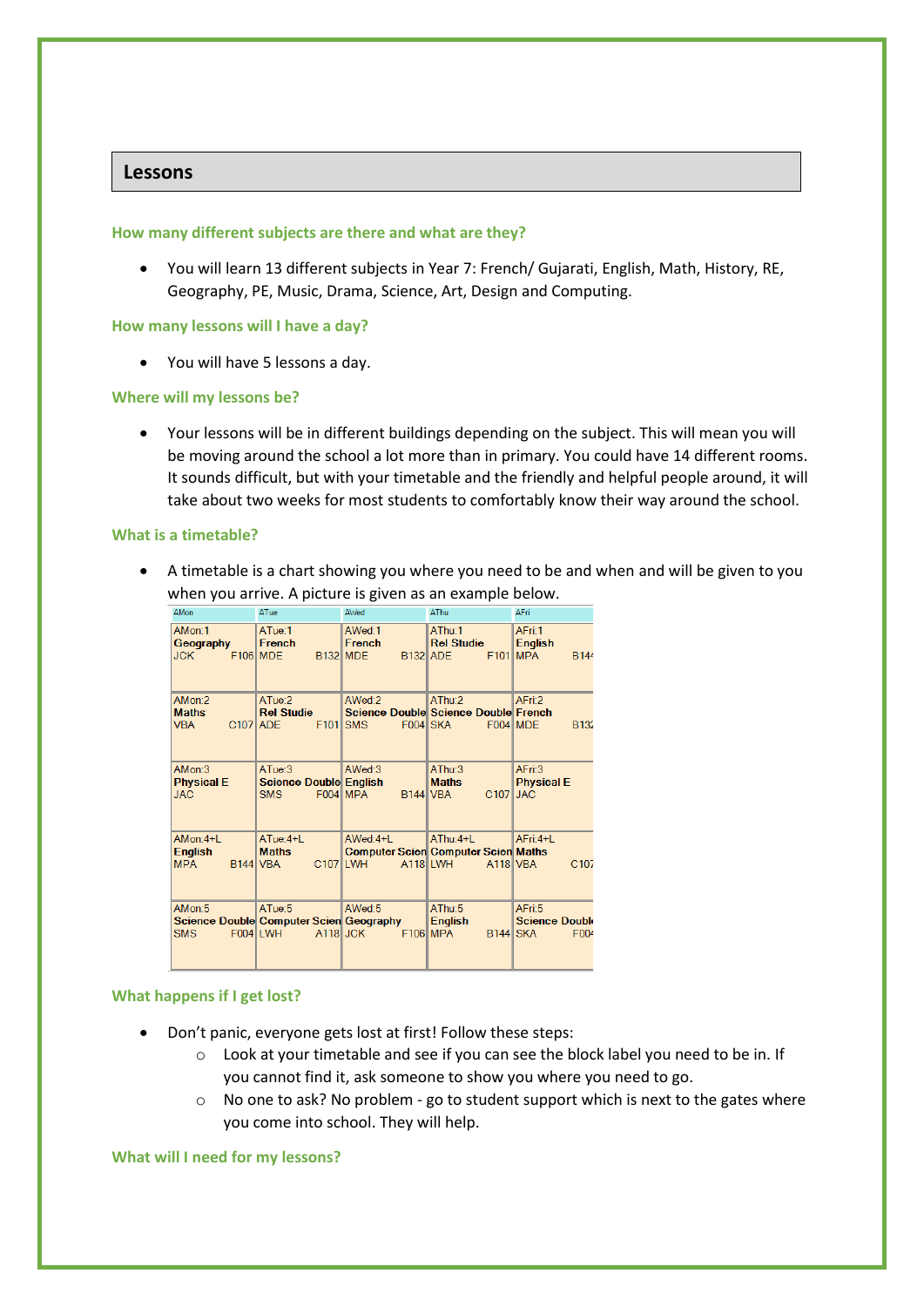• Unlike primary school, students are expected to carry most of the equipment they need in school. While teachers may have spares, you will receive a consequence if you do not have what you need to complete your work. A list can be found in the "A guide To Rushey Mead Academy."

### **Is there school bell?**

• There is a school bell which signals the end of some lessons and lunch. However, for lessons, the bell is a signal for teachers, and they will tell you when the lesson has finished and when you can leave the classroom.

We recommend that you have a watch to help you be on time.

### **How much time do I have to get to the next lesson**?

• There is no allocated time for changeover of lessons. Students are expected to get there as soon as possible after their previous lesson, lunch or break.

### **How will I know when school has finished for the day?**

• At the end of the last lesson of the day, your teacher will tell you when you can leave, and you will leave from the school main gates.

## **I am worried I won't be able to remember my teachers' names, what will happen if I get it wrong?**

• Nothing, teachers will not tell you off if you cannot remember their name. You can always address them as Miss or Sir until you are confident you know them.

### **Will boys and girls do PE together?**

• For most lessons, students are split into boys and girls. However, on occasions they may take lessons together.

#### **Where do we get changed for PE?**

• There are specific changing rooms for boys and girls and for each class. Your PE teachers will tell you where to go.

#### **What will we study in PE?**

• Athletics, gymnastics, football, netball, badminton, table tennis, rugby, using the gym, Warm-up routines / healthy diet, nutrition and much more.

## **I am injured so cannot do PE. Do I still need to bring my kit?**

• Yes. Unless your PE teacher specifically tells you not to. While you may not be able to take part in all activities, they may ask you to take part in supporting the lesson.

#### **What if I do not understand something in lesson?**

• You are in school to learn so you will not understand everything. The important thing is you ask your teacher and do not leave the lesson until you have understood what is being taught. Just as in primary school, simply put your hand up and wait for the teacher to speak to you or see them after the lesson. Do not be afraid of what others think or being told off!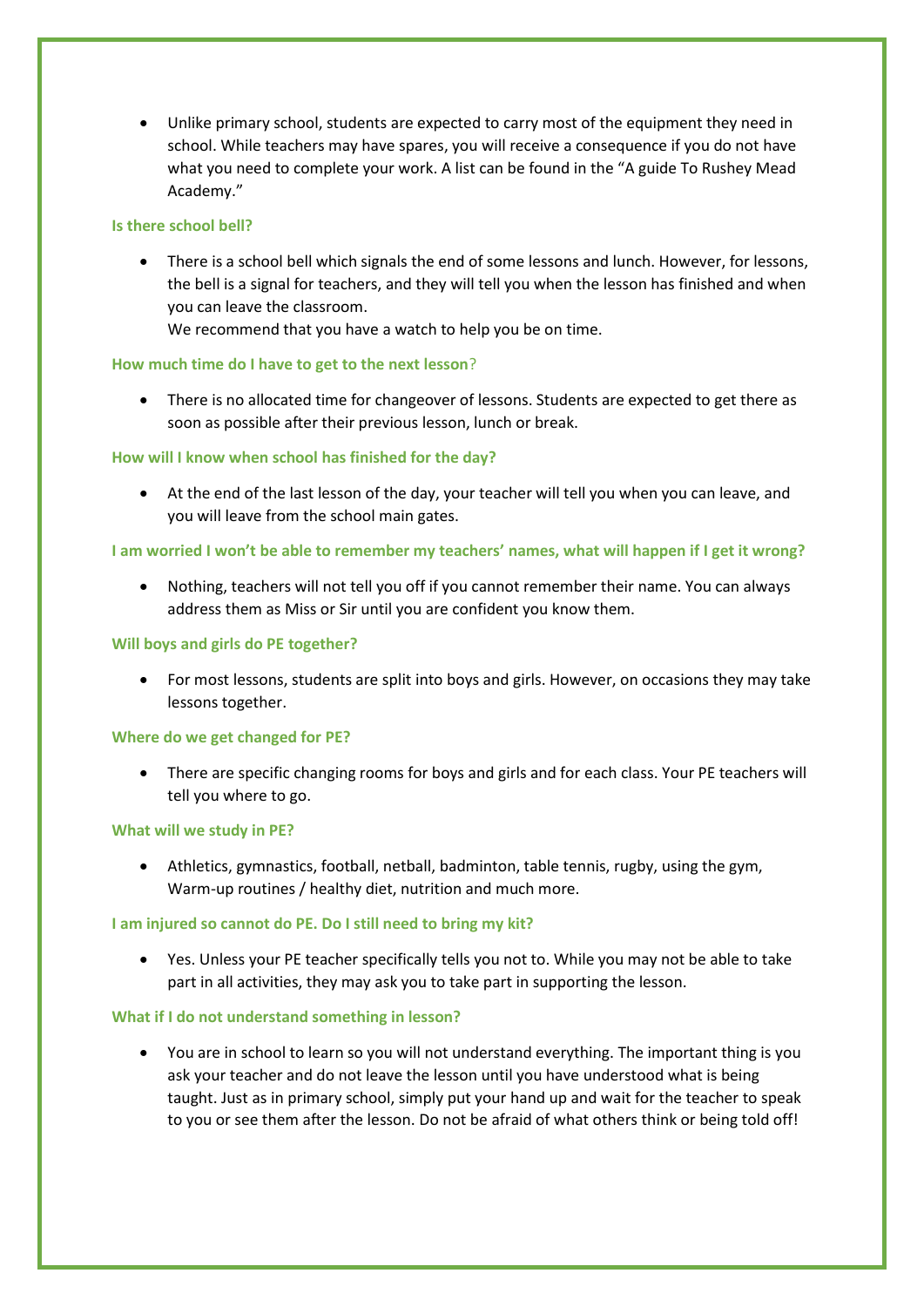## **Lunch and break times**

## **How long is lunch and break?**

• Lunch is 45 minutes long and break is 20 minutes long.

### **Why are there three different lunch times?**

• There are three different lunches to ensure that you have enough time to get food and have enough space to really enjoy your lunch and break times without it being too crowded.

### **Will all of Year 7 be on lunch at the same time?**

• No. Different bands and classes have their lunch at different times. This means that Year 7 will not always be on lunch together.

#### **Where can we eat?**

• There are multiple places you can eat. The main canteen (B/C block), the second canteen (F block), the sports café (E block) and the snack shack (outside D block)

### **I bring my own packed lunch; can I eat where and when I want?**

• You will still need to eat in a designated eating area, but you will often be able to go straight into the eating area rather than queuing up first. This also means you can eat with your friends if they do not bring their own packed lunch.

#### **What can we do during lunch?**

- Students are encouraged to bring sport equipment to use and enjoy during their lunch times. Footballs are permitted on the field when it is open and basketballs on the courtyards throughout the year. We also have table tennis tables for students to use. Equipment for these can be borrowed from staff however it is recommended that you bring your own if you can. The library is also open.
- The time can be spent chatting with your friends and talking about your favourite learning or your best piece of work.
- Try and avoid staring at your mobile phone.

## **Are there water fountains?**

• Students are asked to bring water bottles to fill at the water taps throughout the school. Students can drink water during most lessons excluding science and computing.

## **Am I allowed to bring in fizzy drinks or energy drinks?**

• No, fizzy drinks and energy drinks are not allowed in school. They will be confiscated and thrown away as they are very unhealthy for you and full of sugar.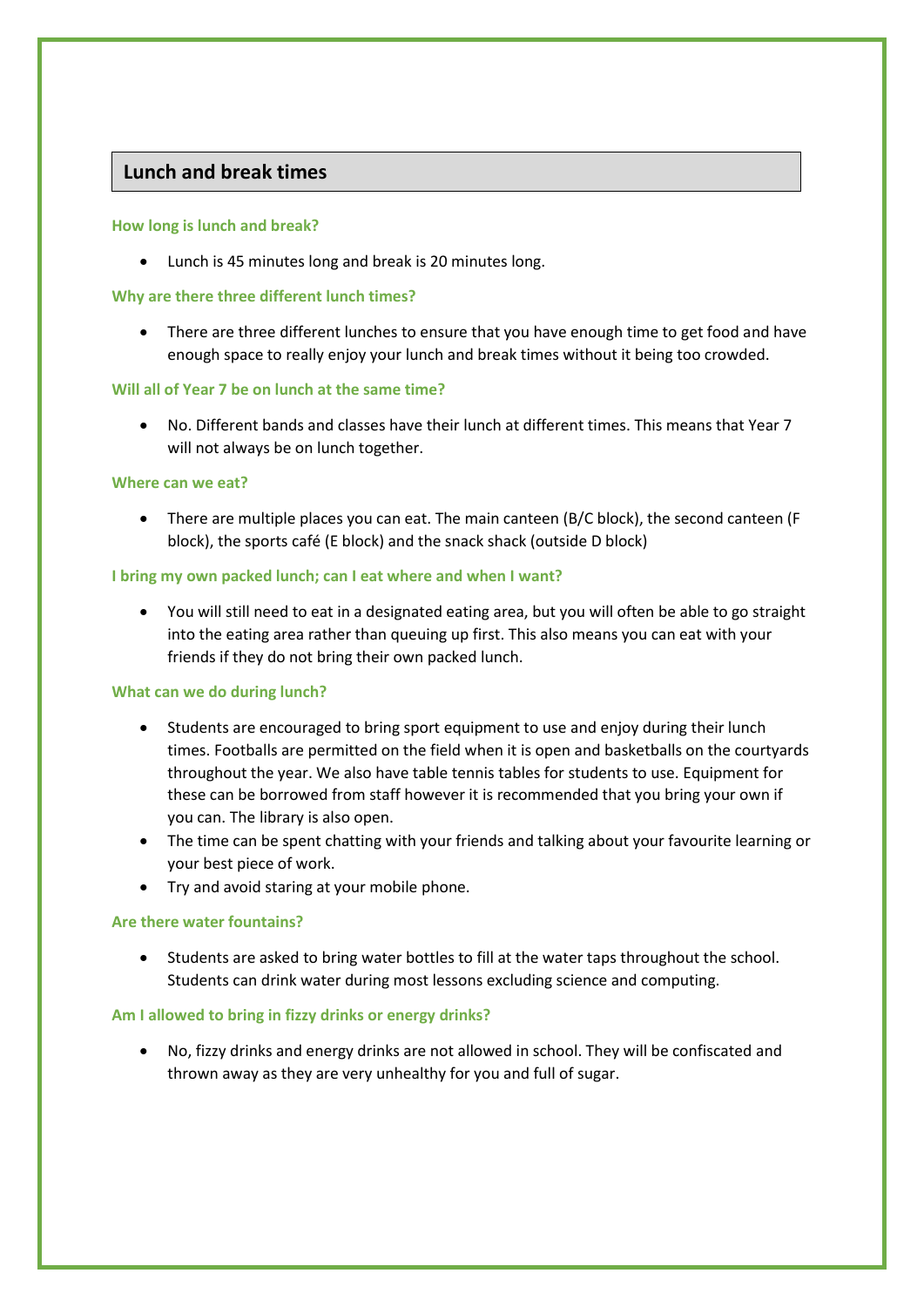## **Phones and mobile devices**

## **Am I allowed to bring my phone into school?**

- You are allowed to keep your phone in school if it is turned off or on silent and kept in a secure pocket in your bag.
- The school will not take any responsibility for phones or tablets being lost, broken or stolen.

## **Am I allowed to use my phone?**

- No. Students must not have their phone or mobile device visible anywhere on site. Mobile devices should be "Off And Away All Day", and stored out of sight. If a mobile device goes off, it will be confiscated.
- In an emergency students will be able to contact home via the phones in student support or through the year team. If parents need to contact their child, they can contact the school, and we will pass the message on.

## **Clubs and After-school Activities**

### **What happens after school?**

• After school, there are clubs for a variety of subjects and interests. These include a range of musical clubs, sports clubs, and academic clubs. This includes Piano/Keyboard club, Drum club, Football club, Netball club, Art club, Coding club, History club, Debate club, Green Force club and many, many more. There are also other opportunities to support and develop your whole self by supporting in the library and taking part in school productions and more.

## **How will I know what is going on?**

• Your form tutor will make regular announcements about what clubs are on and what opportunities there are. Also check SMH and your email. If you are unsure what opportunities there are, ask your form tutor or a member of the Year 7 team.

## **The Rushey Passport**

#### **What is the Rushey Passport?**

• To ensure students are rewarded for their efforts outside of the classroom we have the Rushey Passport. Students can receive points for taking part in clubs, activities, team events, positions of responsibility and many other ways. These points are accumulated over the year and students graduate at the end of the year.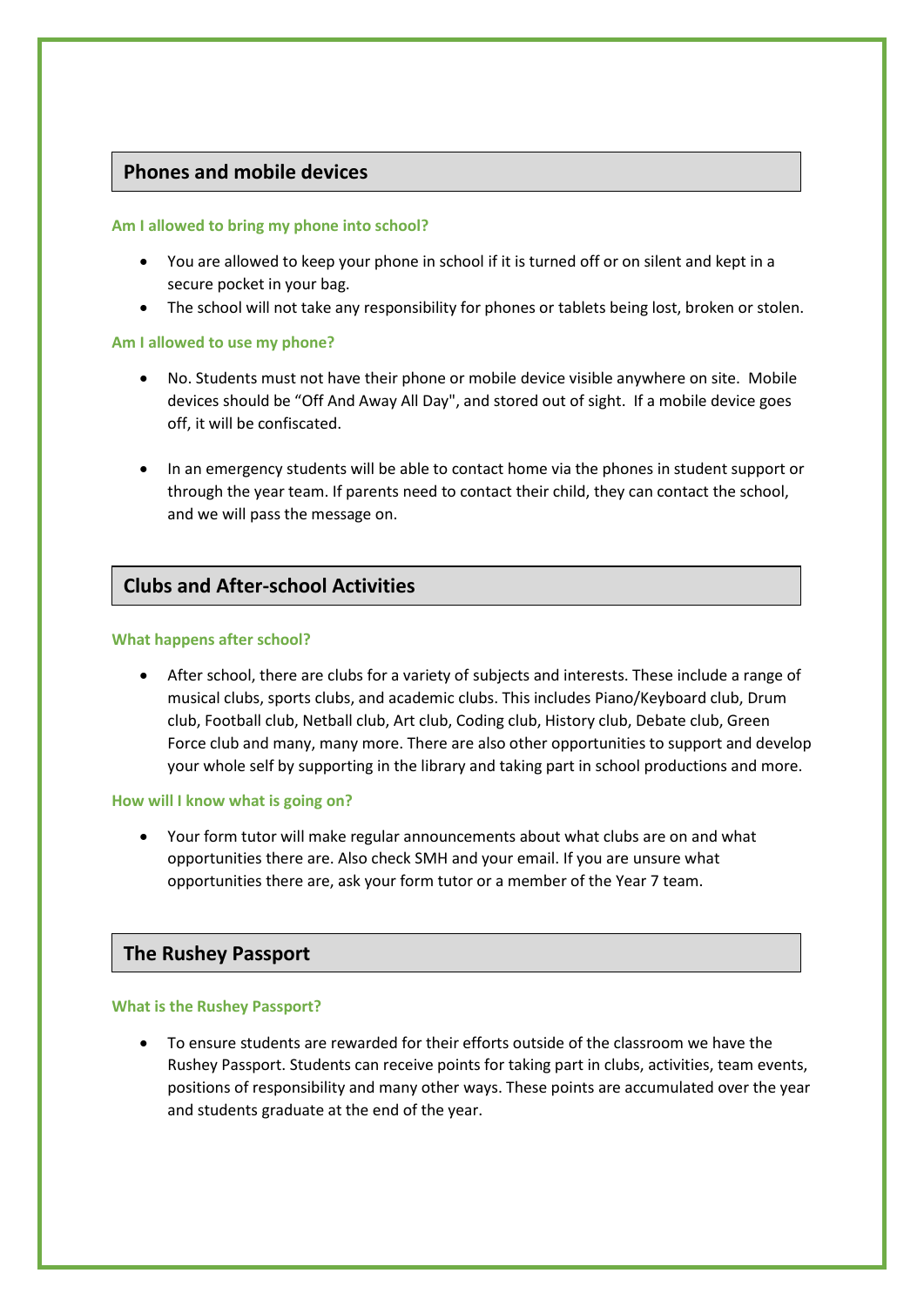#### **Why is the passport important?**

• At Rushey Mead Academy students are encouraged to develop their whole selves to ensure that they have more than just academic excellence, but all also have the experience and life skills needed to live successful, healthy and fulfilling lives.

#### **What do you mean by 'graduate'?**

• Students receive a certificate based on how many points they accumulated during the year. There are three levels of certification; lower second-class, upper second-class and first class. Those achieving first class and upper second-class certification take part in a graduation evening and ceremony to celebrate their success and commitment to developing their whole selves.

## **Homework**

#### **How much homework will I get?**

• Year 7 students will get between one and a half and 2 and a half hours of homework a week.

#### **What is Show My Homework (SMH)?**

• SMH is an app which acts as a diary telling you when your homework has been set and is due. You can check off when it has been completed, download resources and links. You can also contact staff if you do not understand it and access your timetable should you need to. Parents can also access it and see what homework you have been set.

#### **How can I access Show My Homework (SMH)?**

• All students and parents are given access details to use SMH within the first two weeks of starting at Rushey Mead Academy. It can be accessed via computer, phones and tablets.

#### **What happens if I do not understand my homework?**

• Just like if you were in lesson, staff will expect you to ask if you need help. This could be via SMH or email or going to see them in person. It is important that you check you understand your homework in advance. Teachers will not accept "I did not understand it" as a reason for not completing the homework if you have not spoken to them, asked for help or been to homework club.

## **Where and what are homework clubs?**

• Homework clubs are there to support students with completing homework. All subjects offer support to students to ensure they can complete it. The best thing to do is ask your teacher when the homework club is for that subject.

#### **What happens if I do not do the homework?**

• If you fail to hand homework in on time you will receive a C1 warning and be given a new hand in date. If you fail to hand it in on this date you will be expected to attend the faculty homework club. Failure to attend will result in an after-school detention and parents being informed.